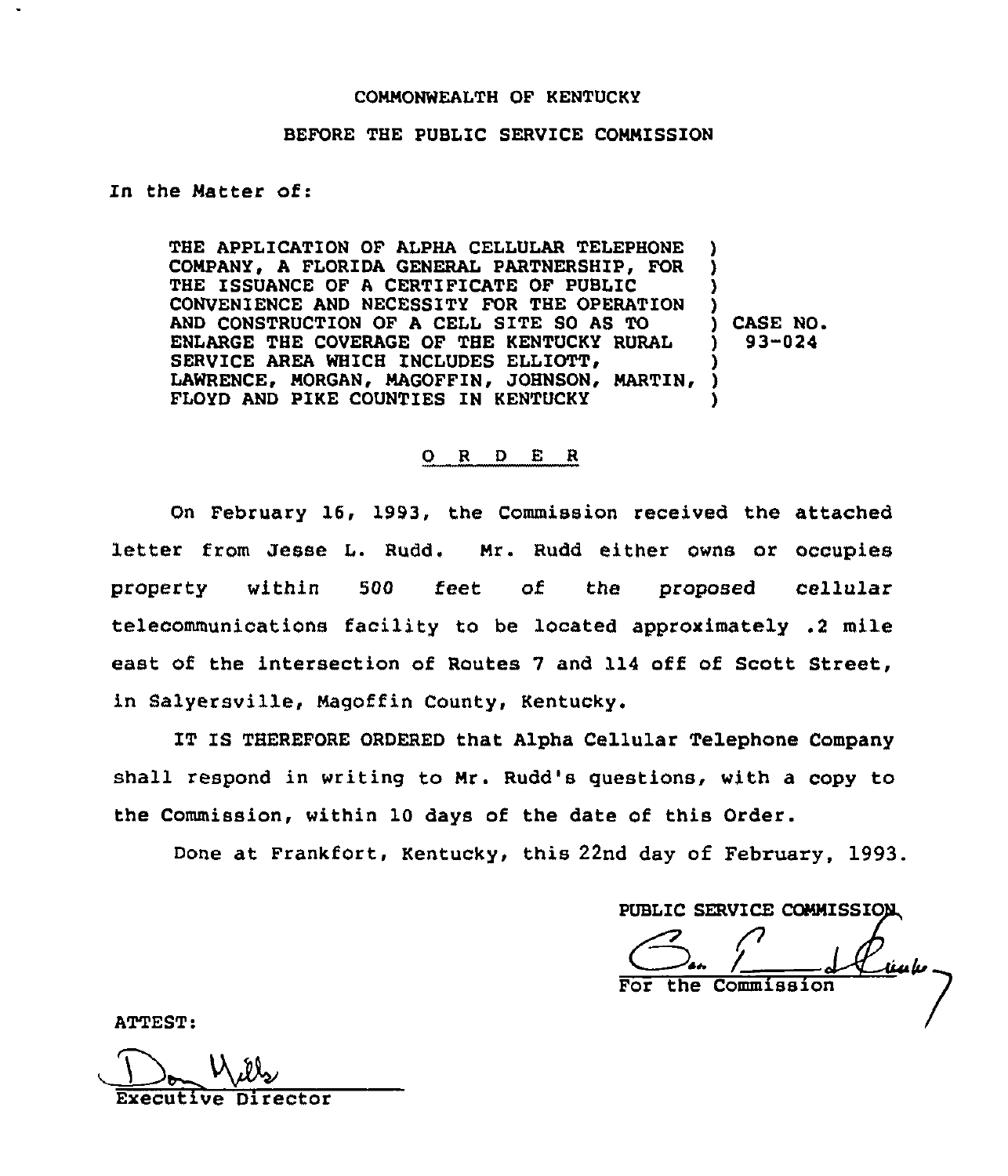February 12, 1993

# RECElVED

 $\sim$   $\sim$ 

t-k.lf 16 1993

PUBLIC SERVICE **COMMISSION** 

Public Service Commission of Kentucky Frankfort Kentucky

RE: Case #  $93-024$ 

 $s$ irs:

The location of the cellular telephone tower is not clearly marked on the survey map <sup>I</sup> received January 28, 1993.

Reading the public notice and viewing the map. I have to assume the antennae for the phone system will be attached to the Licking Valley Radio Corp. tower that already exists.

The problem with this tower is that Licking Valley Radio Corp.<br>has damaged property located next to their leasehold and have also trespassed. Another problem is the interference it causes on our telephone, <sup>I</sup> have replaced the phones in my house several times, and <sup>I</sup> still can hear whatever is being transmitted over the radio while <sup>I</sup> am having <sup>a</sup> telephone conversation.

Enclosed is <sup>a</sup> partial copy of the map <sup>I</sup> recetved with the public notice. <sup>I</sup> have marked the areas of damage.

Thank you.

Sincerely

P. 0. Box 156 Salyersville, KY 41465

Enclosure